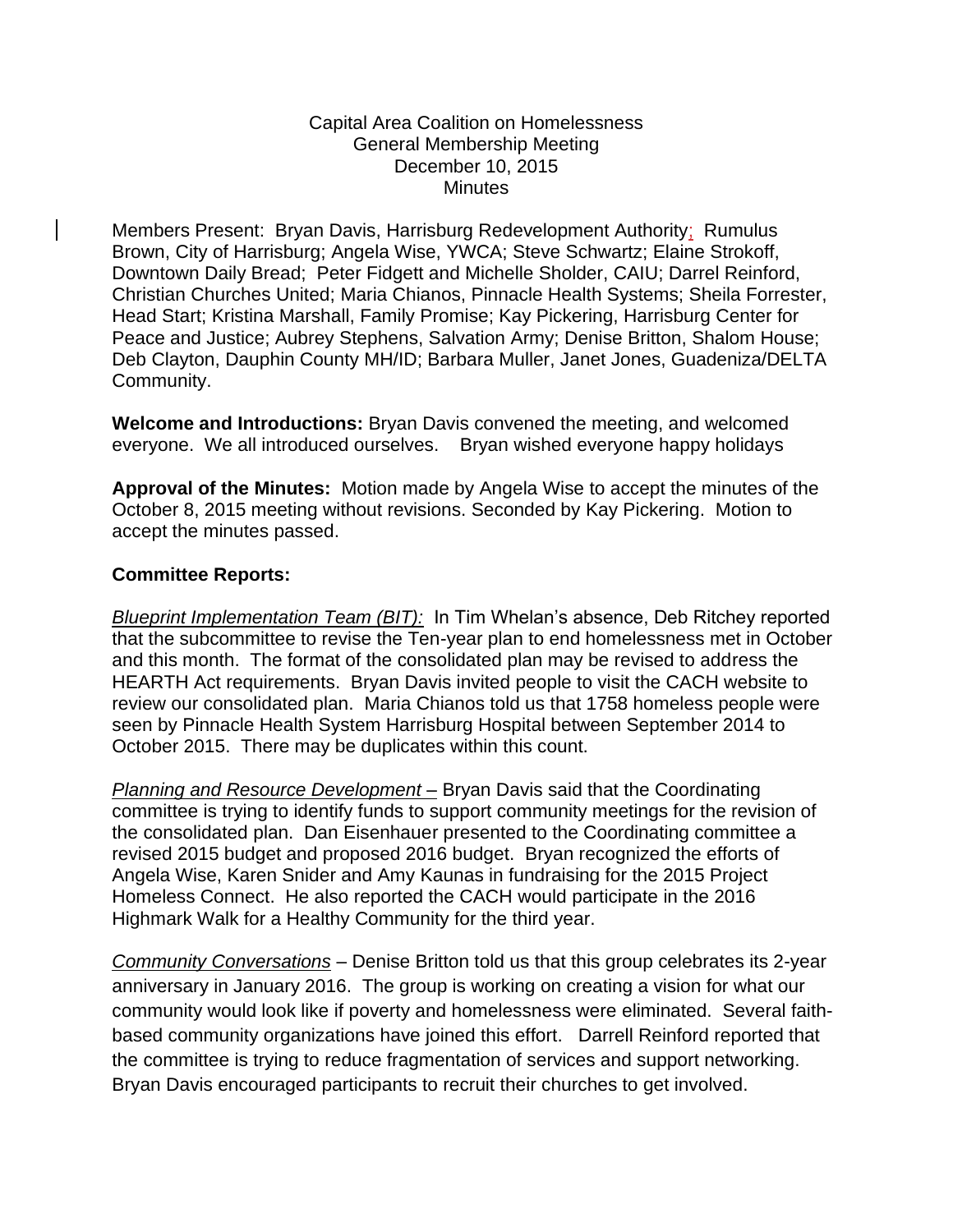*Homeless Prevention* – Maria Chianos reported that this group's efforts to develop a respite health care facility for homeless people is on the back burner. There are some medical services provided in the Memorial Building on the Polyclinic campus. Theresa Sellers is on the site providing wound care plus other services. Maria said that she and Theresa are at the Downtown Daily Bread's Drop In Center expanding social and medical care. The committee continues to try to address service gaps.

*Housing Committee* – Bryan Davis told us that the Harrisburg Housing Authority (HHA) is building fifty new units on Derry Street. These will be for Housing Choice vouchers. These units will replace older ones. After some criticism, Bryan said he would invite both HHA and the Housing Authority of Dauphin county to our next meeting.

*Education and Public Information –* Bryan Davis said now that Project Homeless Connect is over, Angela Wise and Natashia Woods will provide leadership for this committee. He reported on recent social media accomplishments.

*Project Homeless Connect* – Angela Wise reported that the Project served 344 guests plus 31 children seeking various forms of assistance; with a total equaling 375 people. Three unaccompanied youth attended Project Homeless Connect (PHC). In addition, many other individuals obtained support and made connections with service providers that will work with them in addressing barriers to obtaining permanent housing. She said many changes took place for this year's PHC; the result being fewer homeless people attended. The number of guests was manageable. Much outreach to alumni took place. Specifically colored t-shirts were worn which improved managing the volunteers. Again, this year it was difficult to serve large families. The YWCA took in families. Some of the problems including the lack of computer access for the Salvation Army and feeding the volunteers. The Farm Show staff were very helpful this year. Maria Chianos reported that 110-120 guests were served by the medical unit; 50% of which are known to her. Bryan Davis expressed the opinion that this year's event was well run. Peter Fidgett asked about the lower numbers this year and we discussed the numerous possible factors: event held late in the year, a number of people arrived late and providing services was difficult because agencies left, plus other factors. Scheduling the debriefing is underway.

*Service Delivery/Data Collection –* Bryan Davis reported that this committee is gearing up for the 2016 Point In Time survey, undertaking the homeless youth survey and continuing to implement the coordinated assessment. He said that Face Book would be used to survey homeless youth.

CCIMS – Deb Ritchey told us that refresher trainings took place. We have been working on the Annual Homeless Analysis Report (AHAR) and the number of homeless people is down from 2014. The AHAR does not include the data from Bethesda Mission. Several people are working on changing that. The AHAR also highlighted specific HMIS training needs.